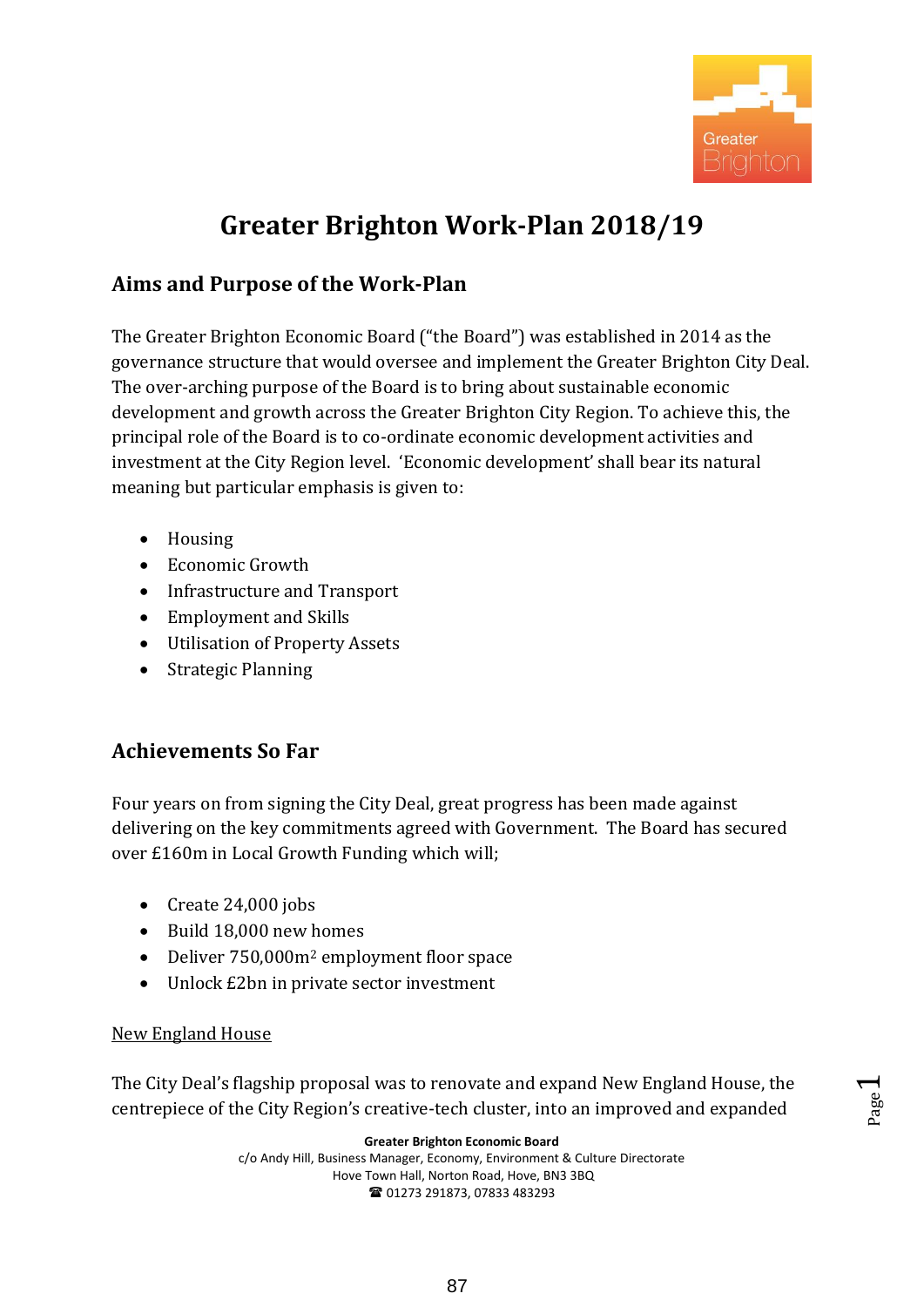

facility for nurturing small creative-tech businesses. Over 90 organisations are currently based within New England House, including the Arts Council and Wired Sussex, a membership organisation that delivers a wide range of services, initiatives and networks designed to support the development of the digital cluster.

New England House is also home to the Digital Exchange, Digital Catapult and 5G Testbed. The 5G Testbed is one of only a handful of such facilities in the UK and the only one outside of a university. Future plans for New England House include the development of an Immersive Tech Lab, where developers of Augmented and Virtual Reality technologies will be able to apply their software to real-world settings.

### Flood Defences

The City Deal identified that creating new flood defences in Shoreham and Newhaven as being important for protecting existing residential properties and economic assets, and unlocking strategic sites for delivering new residential and commercial space.

In Newhaven, work on protecting the west bank of the Ouse was completed in October 2017, and work is underway on the east bank of the river. The overall programme is on schedule and due to be complete by autumn 2019.

In Shoreham, the Adur Tidal Walls scheme has been separated into 10 reaches. Work is underway or complete at seven of the reaches with work to commence on the other reaches over the coming months. The project will significantly reduce the flood risk to over 2,300 properties in Shoreham and East Lancing and will also protect key local infrastructure including the road network, railway line and Shoreham Airport.

#### Growth Centres

#### **Newhaven Enterprise Zone**

The Newhaven Enterprise Zone opened in April 2017. Covering 8 strategic sites across the town, the Enterprise Zone offers a mix of undeveloped greenfield sites and the opportunity to refurbish, redevelop and intensify economic activity on a number of brownfield sites. In its 25-year lifespan, it is projected that the Enterprise Zone will;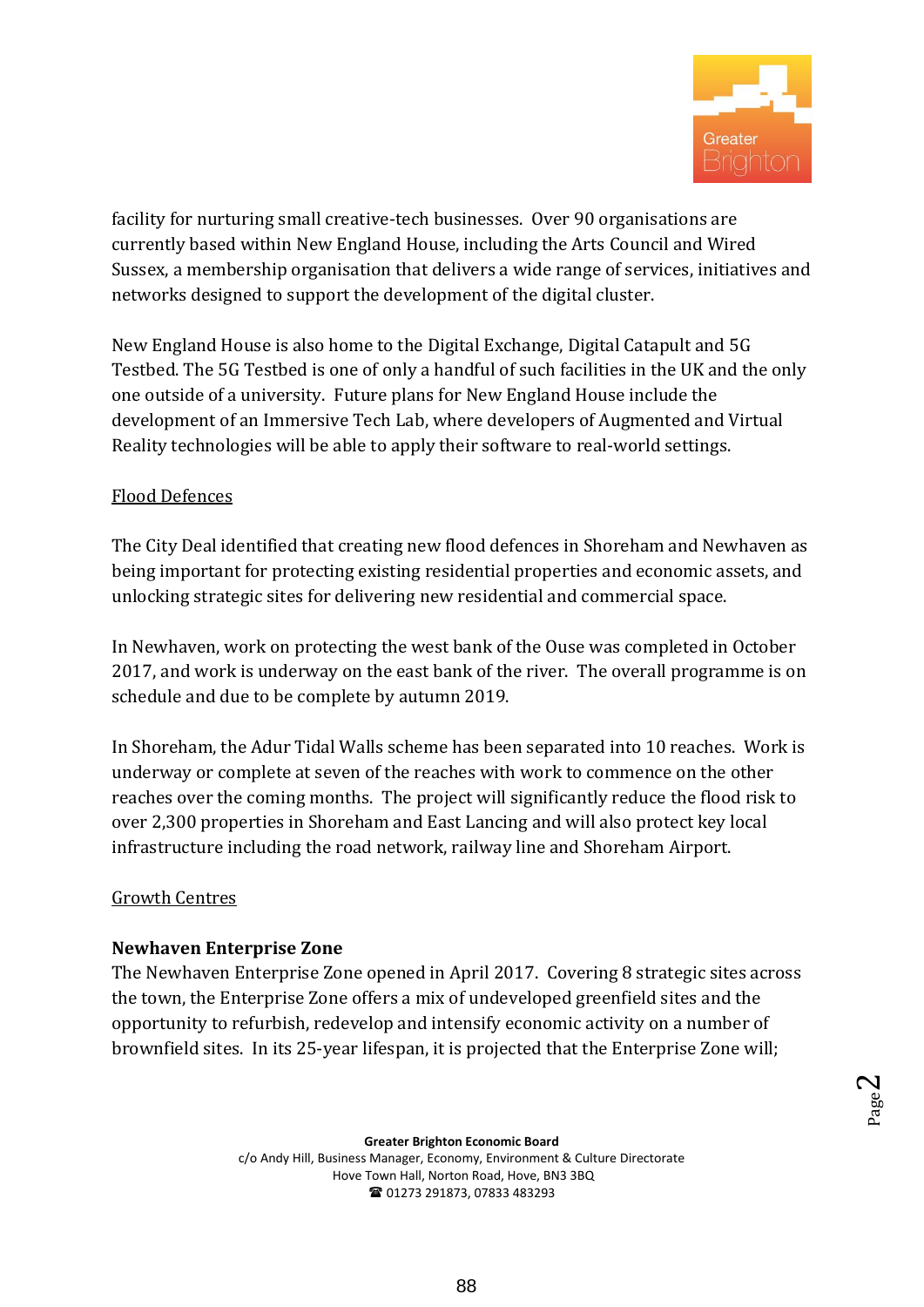

- Create 55,000m<sup>2</sup> of new employment floor-space
- Refurbish 15,000m<sup>2</sup> of existing employment floor-space
- Create/sustain 2,000 FTE jobs
- Generate an uplift in business rates for reinvestment

### **Central Research Laboratory**

The Central Research Laboratory at the Ministry of Defence Preston Barracks site, is backed by the University of Brighton. The site will create an incubator for new businesses linked to university research. It is projected that the Laboratory will add around £465m in GVA over a 10-year period and deliver;

- 4,645m<sup>2</sup> of new employment space
- 500m<sup>2</sup> of high specification prototyping labs/workshops
- 107 onsite jobs

The site will support up to 99 businesses and 300 further jobs. Phase 1 work is due to begin in June 2018, and the estimated completion date for the project is December 2019.

# **Sussex Bio-Innovation Centre**

This facility, to be housed at the University of Sussex Falmer Campus, will expand biosciences research in Brighton and provide space for university-business collaboration in this field. The centre will provide around 2,200m<sup>2</sup> of dedicated specialist accommodation, and will be able to support 20 new business teams at a time. This will create over 60 specialist bio-science graduate-level jobs and a further 20 specialist technician, business support and management positions, as well as 147 new indirect academic and teaching jobs. As an 'incubator' the Centre will support the startup and early growth of businesses, which will then graduate to larger premises and be replaced. An average business stay of 5 years is expected meaning that 100 bio-science businesses will be supported over the next 20 years, creating over 300 new scientific positions.

Work is due to be complete in 2020.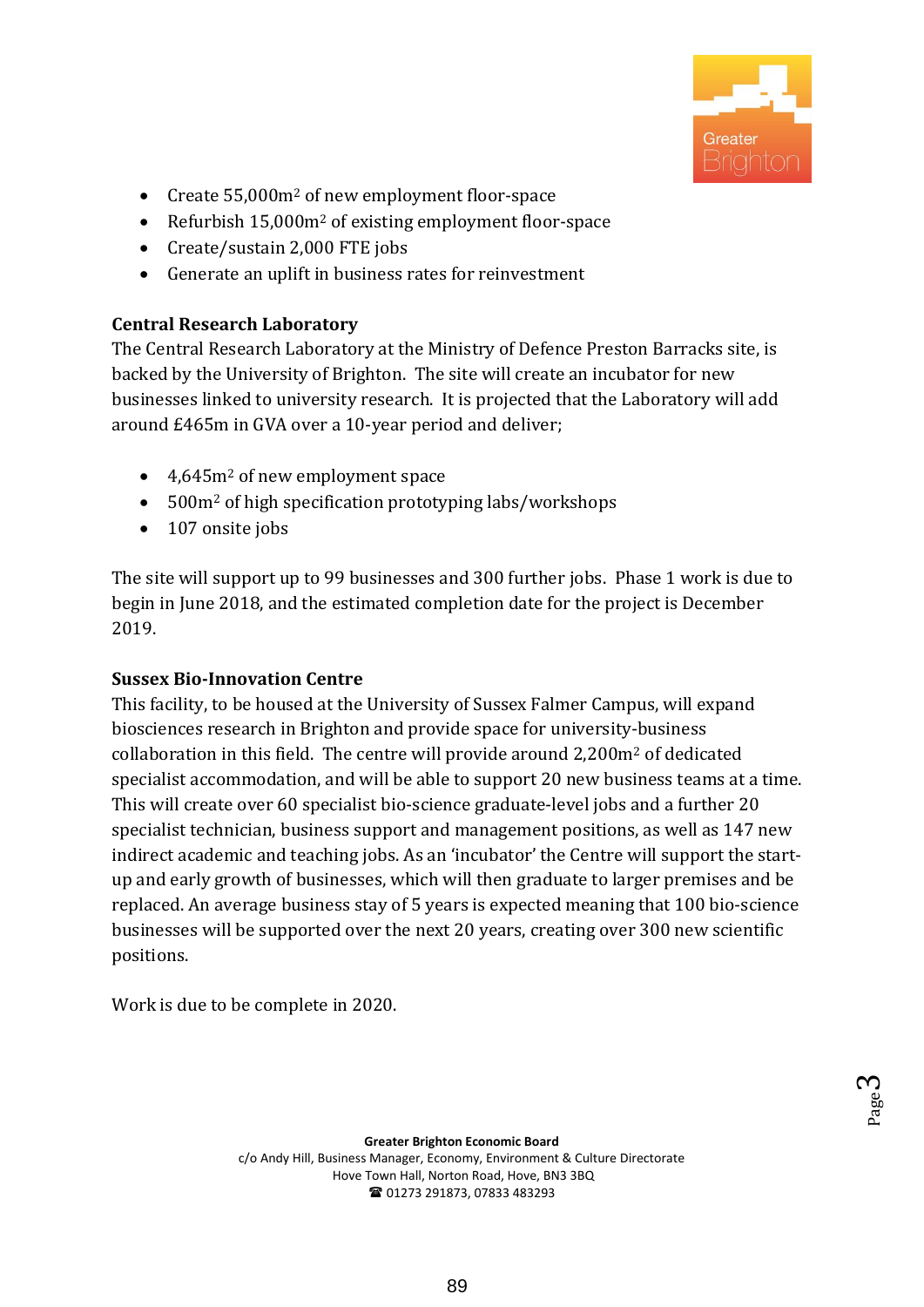

# **Other Growth Centres – Burgess Hill**

Burgess Hill is the largest growth area in Greater Brighton. The Northern Arc Housing development will create around 3,500 new homes across a 180 hectare site, and a further 1,500 homes are currently being delivered at other locations across the town. Two business parks will sit alongside the Northern Arc and a new Science and Technology Park will deliver 100,000m<sup>2</sup> of commercial floor-space. In total, the Burgess Hill Programme will create around 15,000 new jobs (including construction jobs).

### Completed Projects

In 2017 we reached the completion phase for several key projects that received LGF Funding through Growth Deal rounds 1 & 2.

### **The Newhaven Enterprise Zone**

As described above.

# **University of Brighton Advanced Engineering Centre**

Construction of the University of Brighton Advanced Engineering Centre was completed in the spring of 2017, which was followed by the installation of specialist equipment in the research areas. The new Centre was used during the 2017 British Science Festival and will be officially opened on 19 April 2018.

The centre will provide specialist science-led teaching and research facilities for advanced automotive engineering. Key features of the centre will be;

- laboratories, tutorial rooms, meeting rooms and exhibition spaces
- the base for 300 students, 15 academic staff and 35 research posts
- delivering around 60 engineering graduates each year.

# **Greater Brighton Metropolitan (GBMet) College Construction Trades Centre**

The Construction Trades Centre, situated on the East Brighton Campus of the College, will train the next generation of electricians, plumbers, carpenters, painters, bricklayers and plasterers. Employers in construction and catering already face significant problems in recruiting skilled workers, and in 2017 GBMet published a report entitled "Have you Met your future", which suggested that jobs in construction will be amongst

**Greater Brighton Economic Board**

c/o Andy Hill, Business Manager, Economy, Environment & Culture Directorate Hove Town Hall, Norton Road, Hove, BN3 3BQ ■ 01273 291873, 07833 483293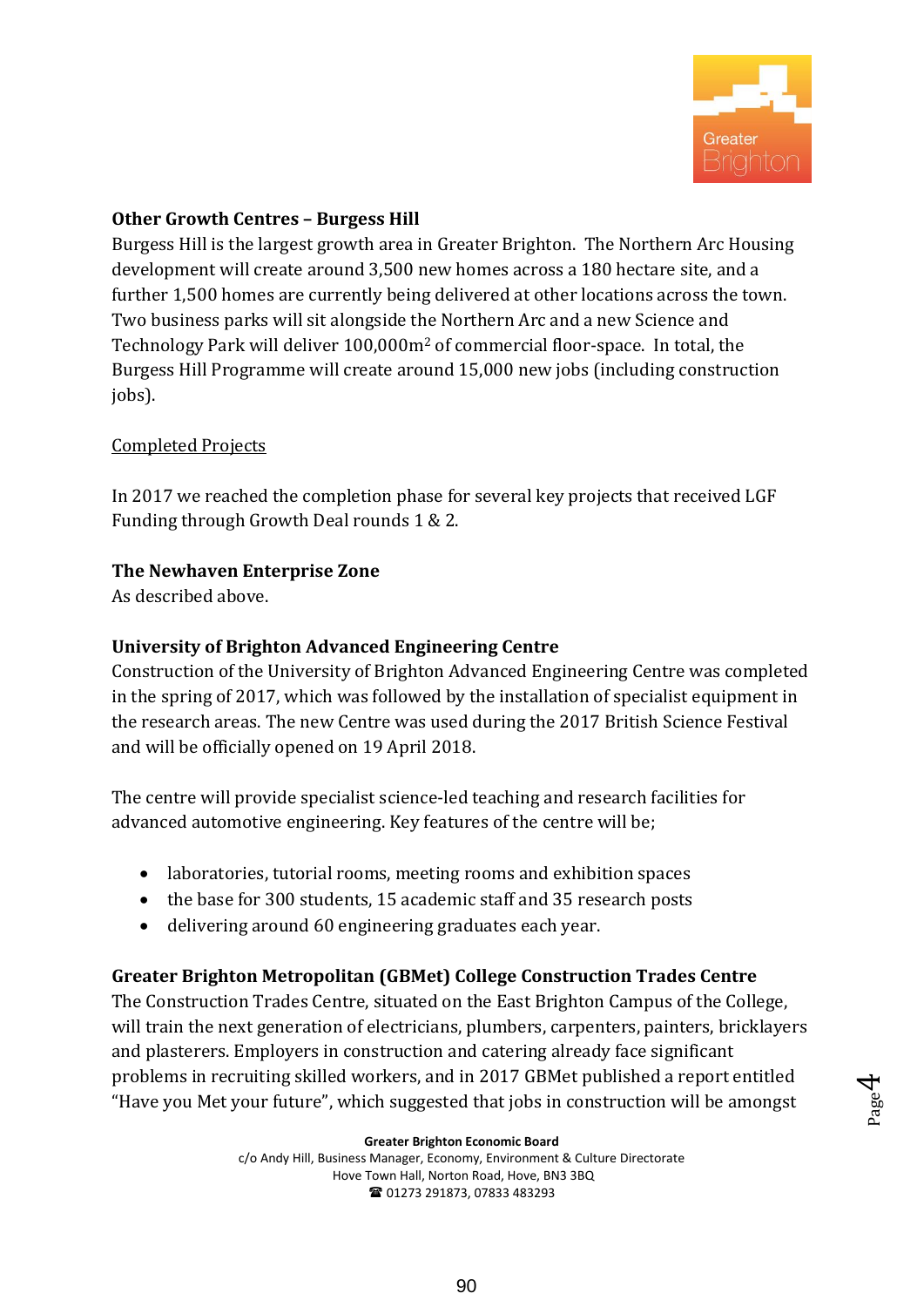

the top 10 growth occupations in Sussex and the UK over the next 5 years. With the government in the process of negotiating Great Britain out of the EU, it remains unclear what the impact might be for the supply of labour to key industries including construction, health and tourism, so the new educational facility is going to be vital for the post-Brexit economy.

# **Brighton & Hove Bike Share Scheme**

The Brighton & Hove Bike Share Scheme was officially launched on 1 September 2017. Public bike share is part of a wider strategy to enhance public transport infrastructure, walking and cycling across Brighton & Hove and the wider region to improve connectivity between existing employers and developments, the city centre and more local/district centres.

The network involves 50 docking stations and around 450 bikes, and the contract for the operation, management and maintenance of the scheme was awarded to HourBike. Early take-up has been excellent, with 20,000 registrations in the first four months, and the scheme was awarded the "Green Project of the Year" Award from the Argus newspaper.

The scheme could be expanded to cover parts of the City Region and provide cycle access to the South Downs National Park.

# **The Future**

Whilst much has been achieved since 2014, the Board's aspirations have grown since its inception, and this ambition is reflected in the work-plan for 2018/19. The 2018/19 work-plan sets out to deliver on the key threads of economic development as outlined on page 1. Below are the proposed activities, which fall into two categories:

- 1. Ongoing/continuous work streams that are delivered by the Board's existing resources, or supported by officers from the local authorities and other Greater Brighton partners
- 2. Specific/one-off pieces of work where additional resource is required e.g. the use of the Regeneris consultancy to deliver the Greater Brighton Inward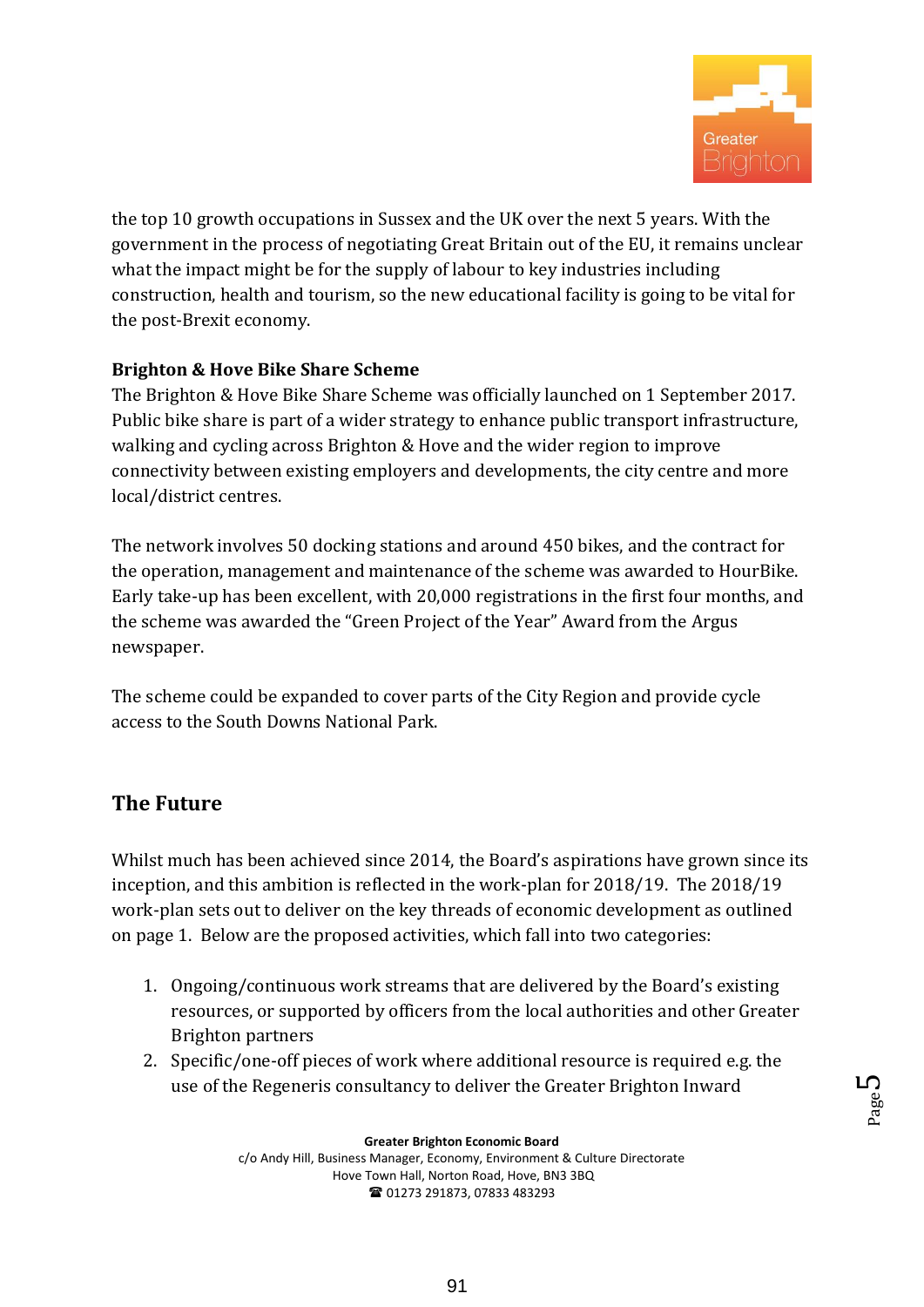

Investment & Export Strategy. These work streams have a stated resourcing requirement.

# **Housing**

**Development and negotiation of a Greater Brighton Housing & Growth Deal**  In the Industrial Strategy White Paper Government is clear that it is looking to agree specific Local Growth Deals with localities and has shifted away from more general devolution deals. Continuing our engagement with Central Government, and building on the success of the 2-day Charrette last autumn, work on preparing a possible Housing & Growth Deal will continue through 2018/19.

The Housing & Growth Deal will be much like the original City Deal document and will set out a number of key asks of Central Government along with corresponding offers. The asks and offers will be grouped into the following themes, all crucial to the future success and prosperity of the City Region;

- Delivery of housing and employment space
- Delivery of smart infrastructure
- Delivery of clean and sustainable growth
- Knowledge intensive growth
- Inward investment and trade

# **Economic Growth**

# **ESIF Business Support Bid - £30,000**

One-off contribution towards the 100% match-fund requirement (totalling £6m) for the region's European Regional Development Fund Business Support bid.

The Board has committed £30,000 to support the ESIF Business Support Bid, which is being led by the University of Chichester. Following submission to DCLG of the final bid for the delivery of a £12m Business Support programme in November 2017, there have been a number of queries back from DCLG on the bid. These have been responded to, but as yet there is no indication of when (if) the contract will be awarded.

**Greater Brighton Economic Board**

c/o Andy Hill, Business Manager, Economy, Environment & Culture Directorate Hove Town Hall, Norton Road, Hove, BN3 3BQ ■ 01273 291873, 07833 483293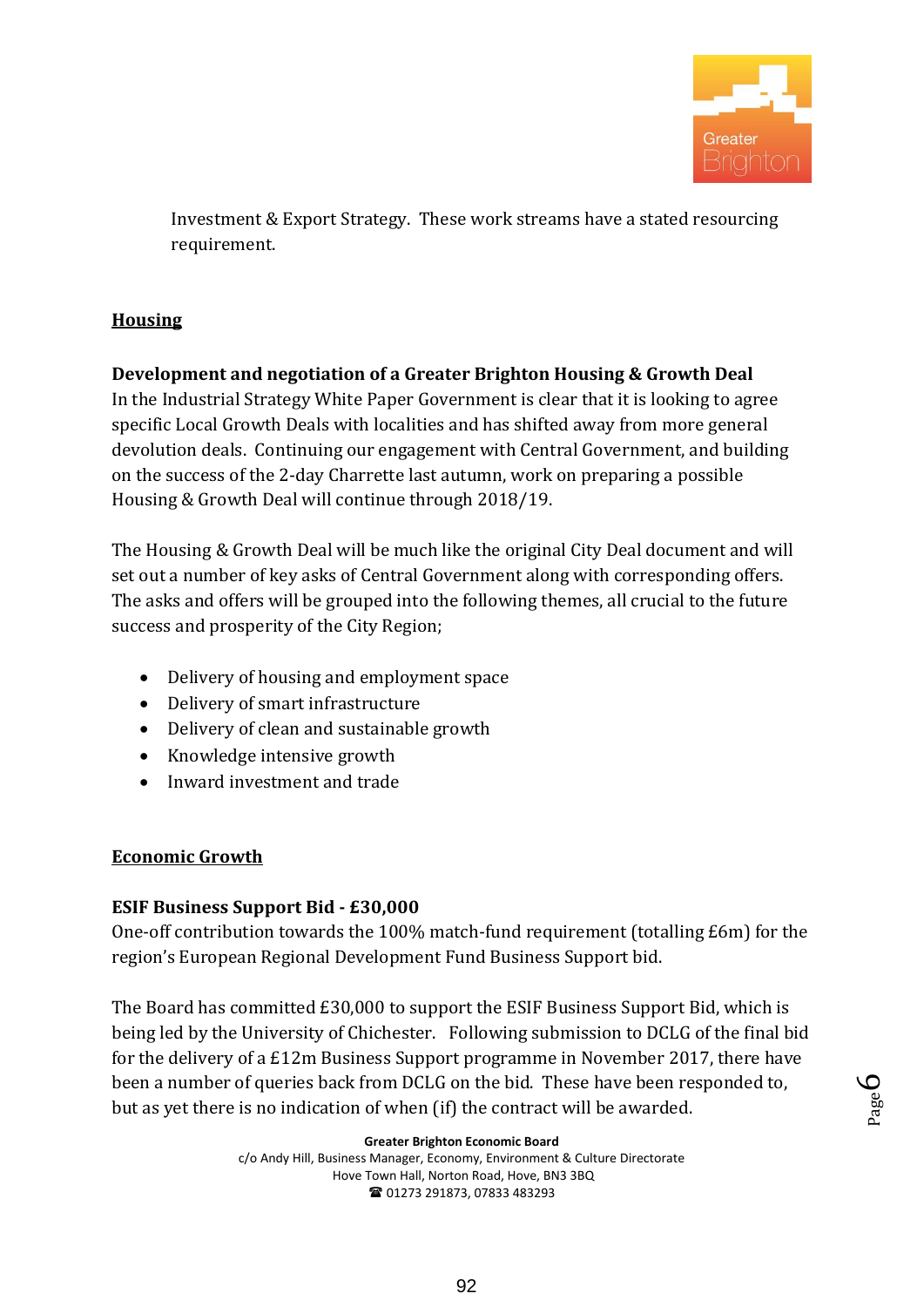

# **Implementing the Recommendations in the Inward Investment & Export Strategy - £50,000**

The key recommendation from the Inward Investment & Export Strategy is that in line with other City Regions that have been very successful at establishing a USP and attracting Inward Investment e.g. Milton Keynes, Reading, Bristol & Bath etc, there be a dedicated resource allocated to inward investment. This and any other recommendations will require resource, which may be significant, and the Board will need to take a view on which recommendations to prioritise and how much resource is allocated. Whatever is decided, implementing the recommendations is likely to be a significant work stream for 2018/19 and possibly for several years beyond.

The suggestion is that £50,000 be allocated towards implementing the recommendations, and will be used for engaging in inward investment activity while work to resource the new team is underway.

# **Delivery of the Greater Brighton Investment Programme**

In July 2017 Coast to Capital launched a new funding round for unallocated funds from rounds 1 & 2. In December 2017, Coast to Capital announced that five projects from across Greater Brighton had been awarded funding totalling around £12m, so the investment programme continues to grow. The five projects are;

- **Crawley College STEM & Digital Centre** to develop a new Science Technology and Maths and Digital Skills centre in Crawley, to create a state of the art learning environment
- **Pelham Campus Redevelopment** to construct a new Centre for Creative and Digital Industries, together with part refurbishment of the Pelham Tower
- **Ricardo Hybrid Powertrain** to deliver a state of the art four-wheel drive hybrid powertrain rig to enable the research and development of the next generation of electrified powertrain systems and vehicles
- **Charleston Trust Centenary Project** to preserve Charleston's heritage, enhance the Trust's economic and cultural role and expand the site to achieve a sustainable financial future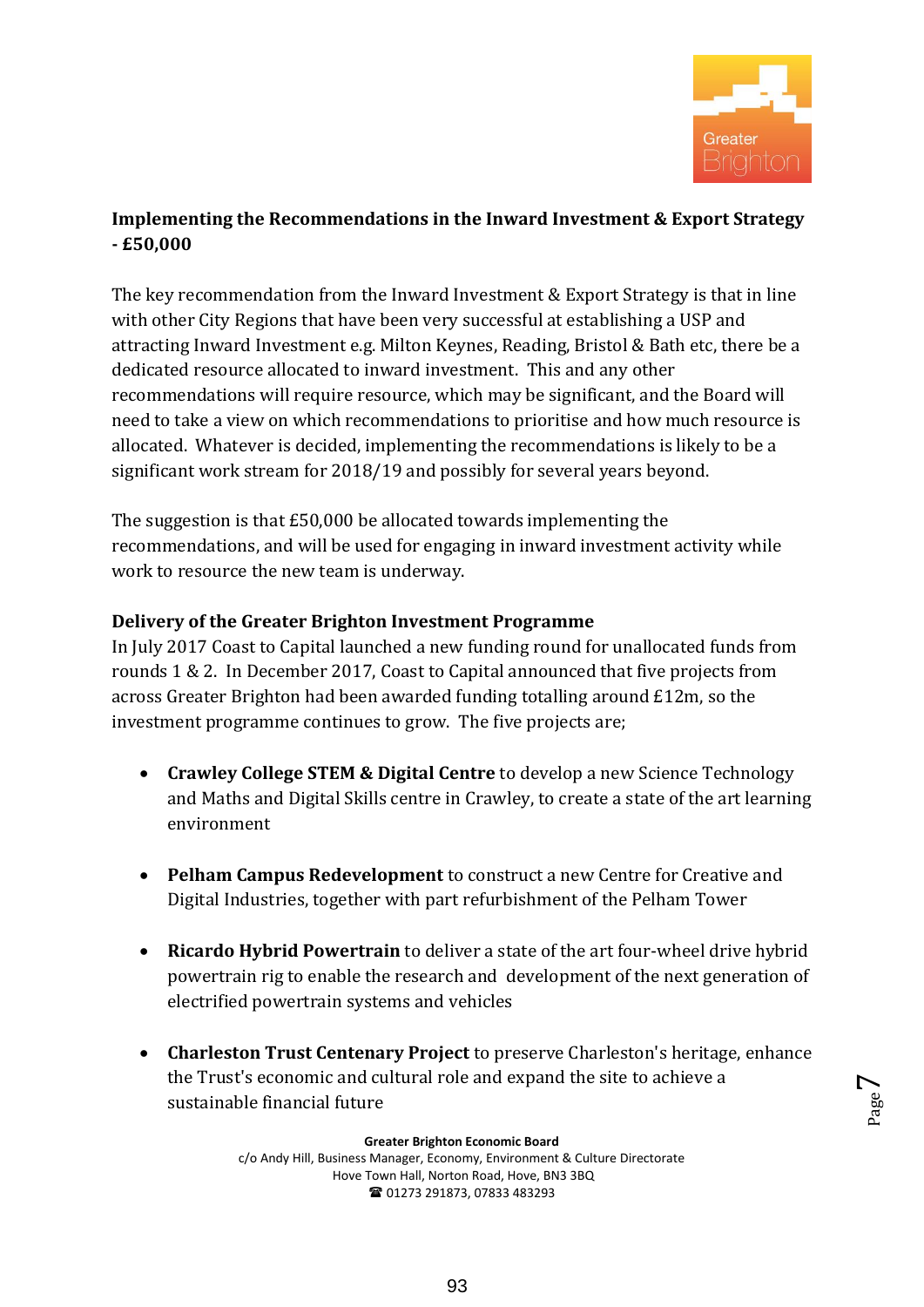

 **Sussex Innovation Centre** to create more space and enable additional support through redesign of the large reception area at Sussex Innovation centre Falmer and to create a co-working space and meeting area, with Business hub space, within the Number One Croydon building.

### **Infrastructure and Transport**

### **Transport Infrastructure - £10,000**

Analysis and articulation of Greater Brighton's transport priorities, and explore opportunities for improved City Region transport.

### **Water Plan - £5,000**

Development of a Greater Brighton Water Plan, linked to the Investment Programme/Pipeline and Local Plans, working in partnership with the Brighton & Lewes Downs Biosphere Board, Southern and South East Water and UK Power Networks and other local suppliers.

### **Energy Plan - £5,000**

Work continues on the Energy Plan to which the Board has agreed to commit £5,000.

### **Digital Infrastructure** - **£10,000**.

Development of a local Digital Connectivity Delivery Plan and supporting the growth the creative Digital and IT cluster, in partnership with the Digital Catapult Centre Brighton. Several Greater Brighton authorities submitted bids to the DCMS Local Full Fibre Network (LFFN). Mid Sussex were successful in their bid. It is suggested that the development of a Greater Brighton Digital Connectivity Delivery Plan should follow this work, and this plan would form the reference point when applying for future rounds of the LFFN Challenge Fund, or other funding streams around digital connectivity.

### **Employment and Skills**

### **Skills & Employment - £10,000**

Development of a Greater Brighton Skills & Employment Plan. In addition, in the Industrial Strategy White Paper Government announced that it will start to devolve the adult education budget in Combined Mayoral Authorities from early 2019. Greater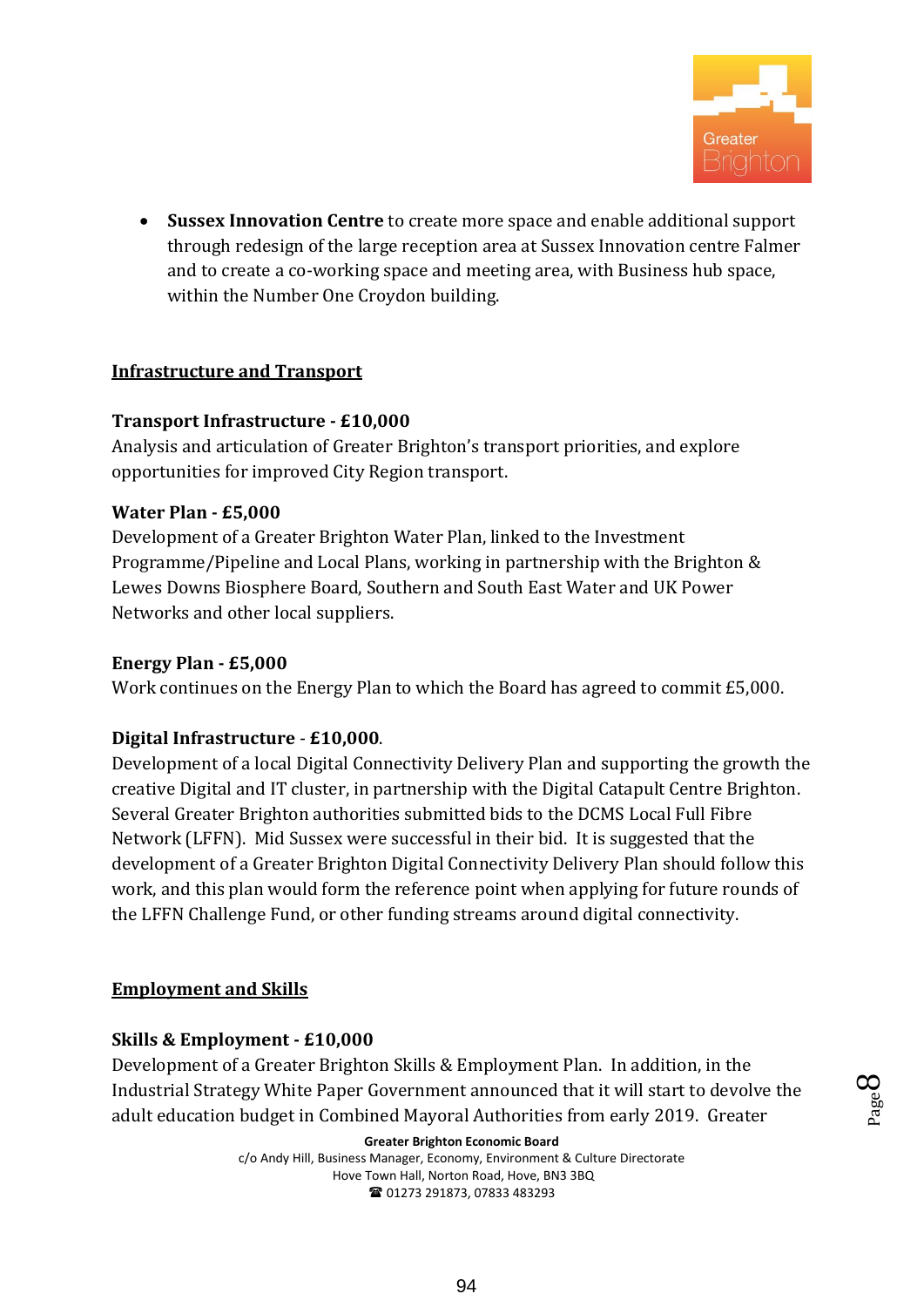

Brighton has similar accountable governance structures in place and we will be making the case for more flexibility around how the adult education budget is utilised.

### **Utilisation of Property Assets**

### **Delivery of the Greater Brighton One Public Estate Programme**

The One Public Estate (OPE) Programme is a significant Greater Brighton subprogramme with its own resource and governance arrangements. The programme is funded by the Cabinet Office Government Property Unit (GPU) and delivered in partnership with LGA. Greater Brighton was accepted onto the programme in November 2016, and there are four main objectives;

- Create economic growth (new homes, employment floor-space, jobs)
- Enable more integrated customer-focused services
- Generate capital receipts
- Reduce running costs

It is expected that the OPE Programme will continue to grow through 2018/19.

### **Strategic Planning**

### **Development of a Greater Brighton Communications Strategy**

The Communications Team have developed a number of proposals with a more strategic and front-foot approach to Board communications. These proposals are currently being evaluated. The aim of a new support package will be develop a comprehensive engagement programme which would increase visibility of the Greater Brighton brand and its activities. This could include engaging with new audiences via Social Media and other digital platforms, further development of the brand, increased media presence, a redesign of the website, and attendance at events to profile Greater Brighton.

### **Working with Coast-to-Capital to develop a Local Industrial Strategy**

The indication from Government is that they see Local Industrial Strategies being developed in line with LEP boundaries. Coast to Capital is currently developing a new Strategic Economic Plan (SEP) and Greater Brighton recently submitted a response to the SEP Consultation. The final plan will be published in late spring, and the new SEP